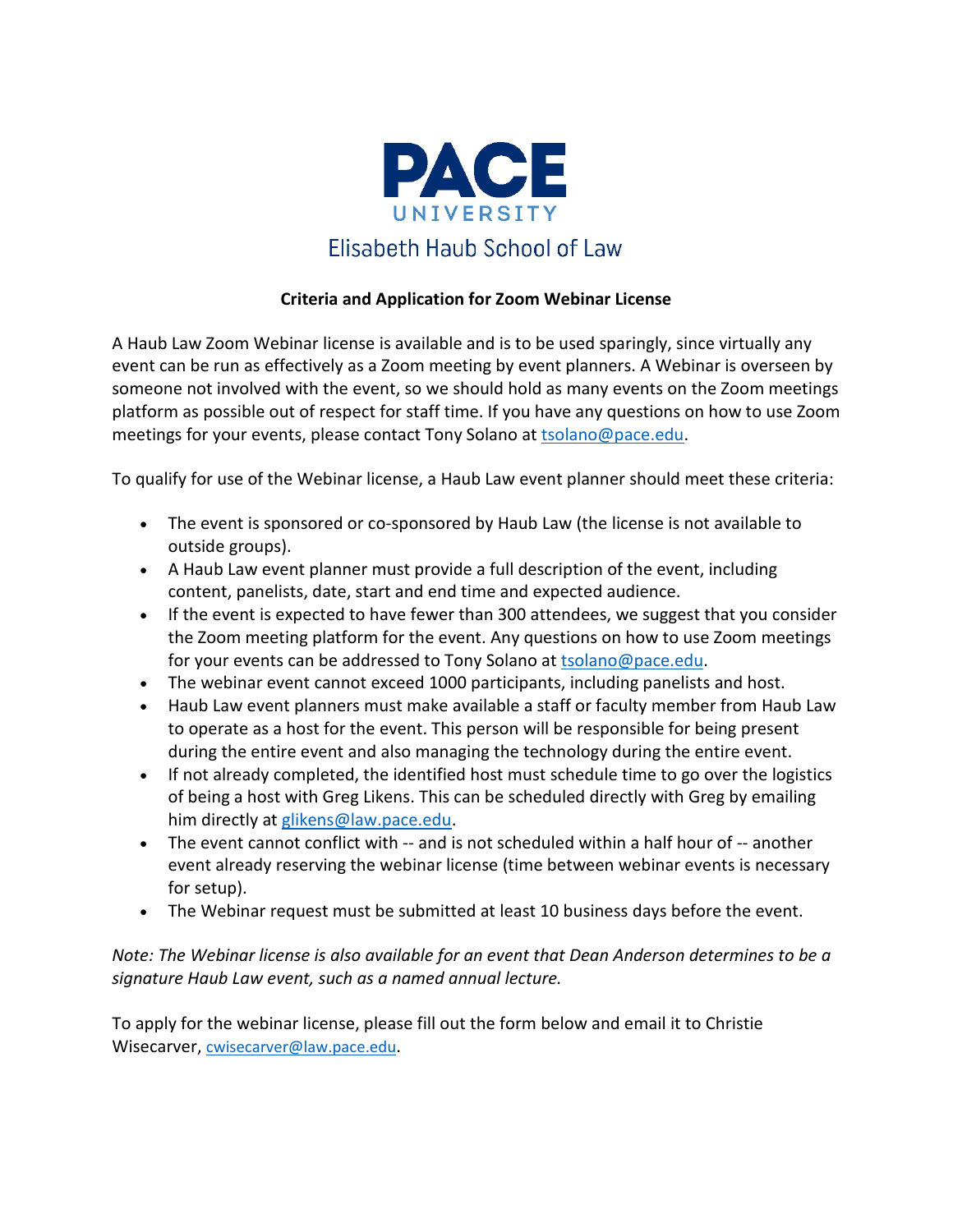## **Webinar License Application**

| Webinar Event Requester's Name:                                                                                             |
|-----------------------------------------------------------------------------------------------------------------------------|
| Will you be hosting/managing the event? $\square$ Yes<br>$\Box$ No                                                          |
| If no, please provide the name and email address of the Haub Law faculty or staff member that will be<br>hosting the event: |
| <b>Webinar Event Title:</b>                                                                                                 |
| Date of Webinar Requested:                                                                                                  |
| Start Time/End Time:<br><u> 1990 - Johann Barnett, fransk politik (</u>                                                     |
| Event Description:                                                                                                          |
|                                                                                                                             |
| Do you want to record the event: $\Box$ Yes<br>$\Box$ No                                                                    |
| Number of anticipated attendees, including panelists:                                                                       |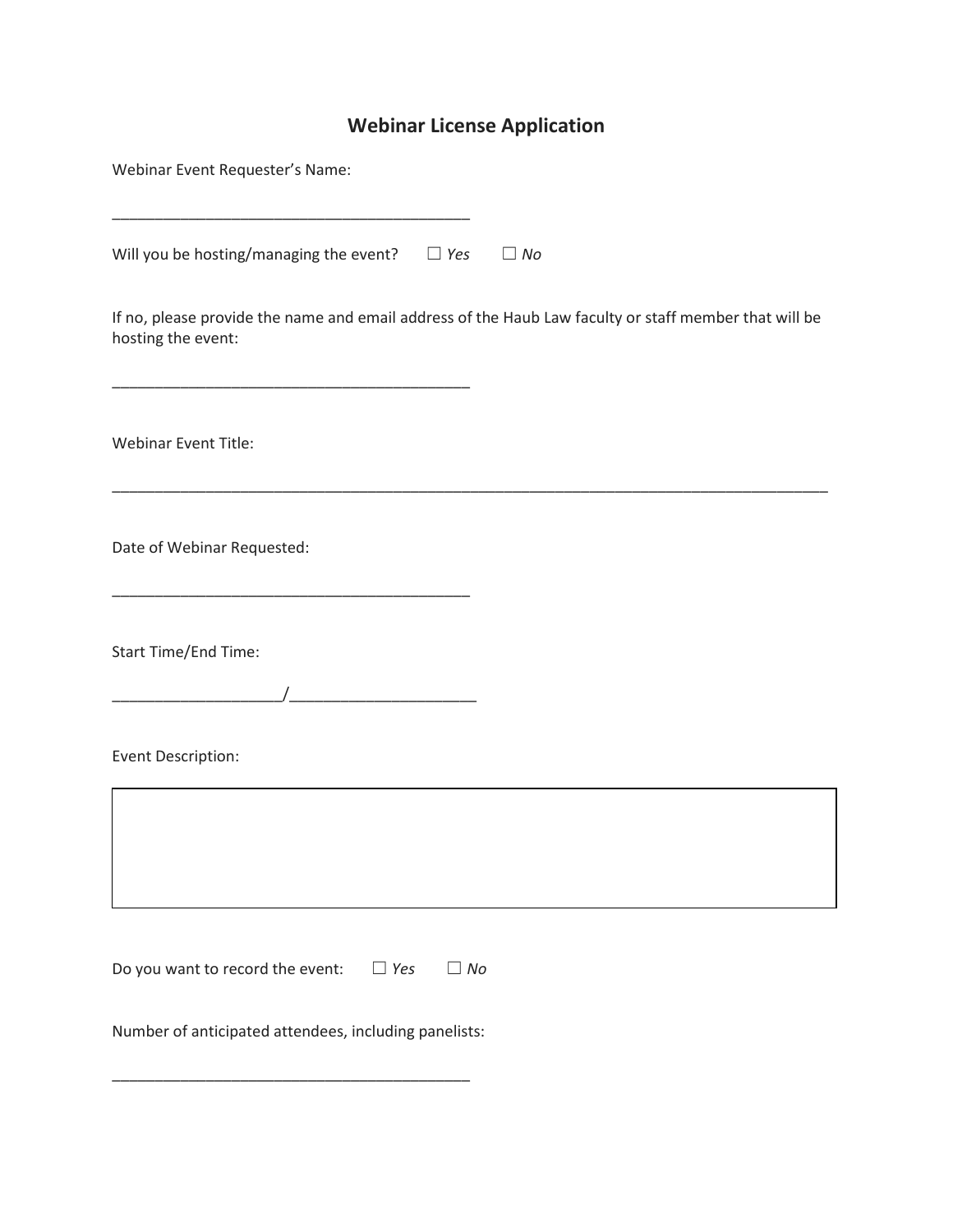Names and email addresses of all panelists:

*Please note: Once the webinar event is created, the host and the panelist(s) will receive an email notification of the creation of the event and their invite with link to join. Webinars will have a "practice session" enabled so that the host and panelists can join 30 minutes prior to the start of the webinar to test video and microphone, to test sharing a screen if applicable, and to go over the run of show prior to starting the webinar.*

Please indicate which of the following information you would like included on the event registration page:

*Please note: Email Address and First Name are required by default.*

Last Name ☐Required ☐ Yes but not required☐No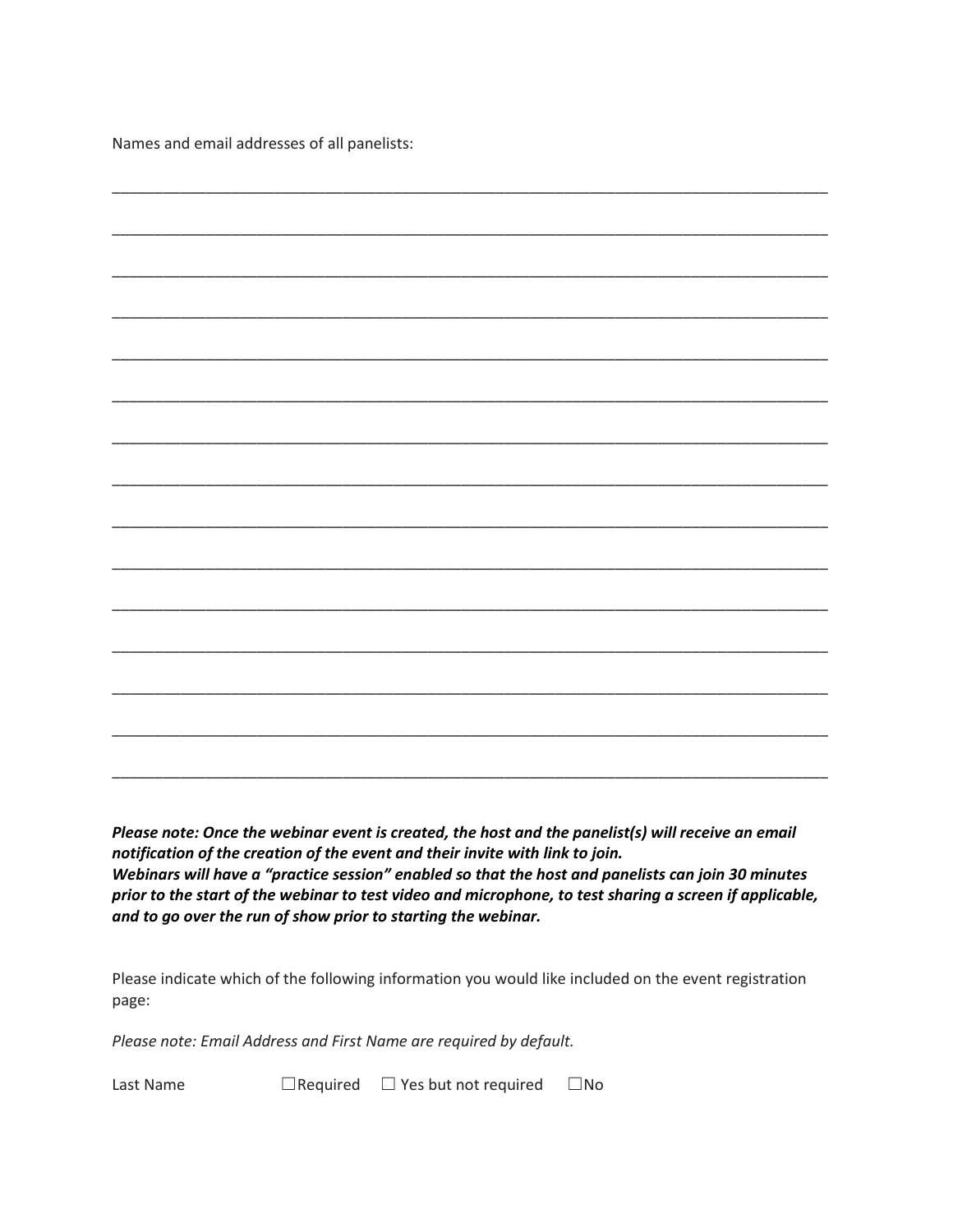| Address        | $\Box$ Required | $\Box$ Yes but not required | $\Box$ No |
|----------------|-----------------|-----------------------------|-----------|
| City           | $\Box$ Required | $\Box$ Yes but not required | $\Box$ No |
| Country/Region | $\Box$ Required | $\Box$ Yes but not required | ∃No       |
| State/Province | $\Box$ Required | $\Box$ Yes but not required | ⊿No       |
| Zip Code       | $\Box$ Required | $\Box$ Yes but not required | ⊿No       |
| Phone          | $\Box$ Required | $\Box$ Yes but not required | $\Box$ No |
| Industry       | $\Box$ Required | $\Box$ Yes but not required | $\Box$ No |
| Organization   | $\Box$ Required | $\Box$ Yes but not required | ∃No       |
| Job Title      | Required        | $\Box$ Yes but not required | ∃No       |

*\*You can also add other fields/questions you would like answered by registrants\**

\_\_\_\_\_\_\_\_\_\_\_\_\_\_\_\_\_\_\_\_\_\_\_\_\_\_\_\_\_\_\_\_\_\_\_\_\_\_\_\_\_\_\_\_\_\_\_\_\_\_\_\_\_\_\_\_\_\_\_\_\_\_\_\_\_\_\_\_\_\_\_\_\_\_\_\_\_\_\_\_\_\_\_\_ \_\_\_\_\_\_\_\_\_\_\_\_\_\_\_\_\_\_\_\_\_\_\_\_\_\_\_\_\_\_\_\_\_\_\_\_\_\_\_\_\_\_\_\_\_\_\_\_\_\_\_\_\_\_\_\_\_\_\_\_\_\_\_\_\_\_\_\_\_\_\_\_\_\_\_\_\_\_\_\_\_\_\_\_

\_\_\_\_\_\_\_\_\_\_\_\_\_\_\_\_\_\_\_\_\_\_\_\_\_\_\_\_\_\_\_\_\_\_\_\_\_\_\_\_\_\_\_\_\_\_\_\_\_\_\_\_\_\_\_\_\_\_\_\_\_\_\_\_\_\_\_\_\_\_\_\_\_\_\_\_\_\_\_\_\_\_\_\_

Your panelists and registered attendees will receive a reminder one hour prior to the scheduled event. Do you wish for them to receive another reminder 1 day before the event and/or 1 week prior to the event? If yes, specify which or both.  $\Box$ 1 day  $\Box$ 1 week

Please note that the Haub Law logo (above) will be used and will appear at the top/right of every registration and email invitation. Along with this fillable form, please submit any additional logos/branding/photos for the event that may be used as a banner.

## **RECORDING DISCLAIMER FOR ZOOM SESSIONS**

When recording Zoom sessions that will be posted on publicly available websites, the following disclaimer should be used both in any communications about the event (ie: advertisements and/or confirmation emails) and displayed on a slide prior to, or at, the beginning of the event. Please customize the disclaimer with the pertinent information in the last sentence.

• "By participating in this webinar, you automatically, permanently, and irrevocably consent to Pace University's (the "University") recording of audio and visual content presented during the webinar and further consent to the University's subsequent posting of the recording on University-operated websites. The audio and visual recording of the webinar includes, but is not